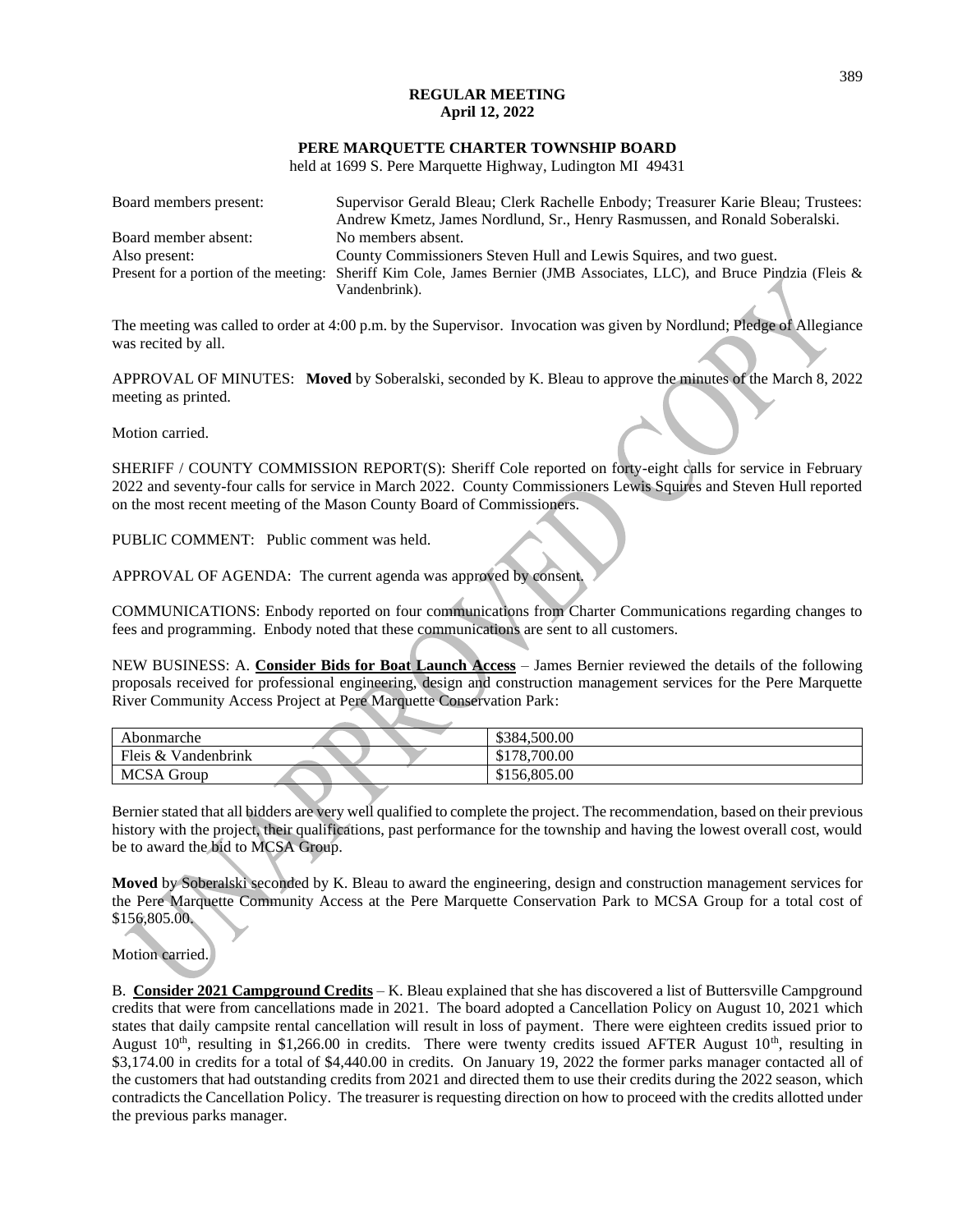**Moved** by Enbody seconded by Nordlund to approve the Buttersville Campground credits in the amount of \$4,400.00 and to refund the outstanding credit amounts to the individual customers.

Motion carried.

C. **Consider Campground Policy & Rate Changes** – K. Bleau explained that Buttersville Campground currently has only sixteen campground sites available to be reserved prior to the camping season, while the remaining twenty-nine sites can only be obtained on a first come, first served basis. Making all of the sites reservable will decrease the need for the campground attendants to assist with transient registrations and fee collection, would allow a guarantee of more stays for the campground and would offer more availability for campers to plan to visit rather than drive in without a reserved site. K. Bleau also recommended to remove the three-day minimum / fourteen-day maximum stay rule and the rate per month category as this rule and rate conflict with each other.

**Moved** by K. Bleau, seconded by Kmetz to approve the following campground rates and facility rental rates by eliminating the rate per month category, eliminating the three-night minimum / fourteen-night maximum stay rule, to make all non-seasonal camping sites reservable in advance, to eliminate the coin-operated shower timers, to offer showers to campers at no cost, and to change the facility rental rate for the PMCP Large Pavilion from \$50.00 to \$100.00, effective immediately:

#### Buttersville Campground Rates:

| <b>Type of Site</b>   | <b>Daily Rate</b> | Rate per month (if applicable)            |
|-----------------------|-------------------|-------------------------------------------|
| Electric hookup sites | \$35.00           | $$85000$ per month<br>$00000000001$ month |
| Non-electric sites    | \$30.00           | $$70000$ par month                        |

### Facility Rental Rates:

| <br>racility                                 | $\mathbf{r}$<br>$^{\bullet}$<br>Daily<br>К Я1 | Janosi:<br>required<br>יטע<br>,,,,, |
|----------------------------------------------|-----------------------------------------------|-------------------------------------|
| $\cdots$<br><b>PMCP</b><br>arcce<br>Pavilion | $\Omega$<br>nη<br>ഹ<br>5100.00<br><br>.       |                                     |

Motion carried.

D. **Consider Personnel Committee Recommendations** – Board members received information regarding staff structure changes for the Department of Public Works, Parks, Cemetery, Water and Sewer Departments. G. Bleau is proposing structure change to departments, staff and duties.

The current Department of Public Works / Water / Sewer structure will be separated into two departments, each with its own superintendent. The new structure will create a DPW / Parks / Cemetery Department and a Water / Sewer Department. The two departments will share a new full-time administrative assistant, four full time and two part-time seasonal workers and the DPW/Parks/Cemetery Department will oversee newly structured campground labor consisting of a new seasonal campground manager, three campground season attendants and two part-time camp hosts with the camp hosts receiving free campsites for the camping season. The information presented included information regarding the responsibilities of the departments, but did not include updated job descriptions for the updated Superintendent positions.

The personnel committee met to review the proposal and recommends the following:

- To promote J. Daniel Healy to DPW/Parks/Cemetery Superintendent with a six-month review and evaluation with no changes to compensation during the review period. Healy may return to his current Assistant Superintendent position with no loss of wages, benefits or seniority if requested by either Healy or the township.
- To share the following duties/positions between the DPW / Parks / Cemetery / Water / Sewer departments:
- ⎯ One, full-time administrative assistant at a compensation rate of \$21.18 per hour.
- One, full-time DPW operator at a compensation rate of \$18.99 per hour.
- ⎯ Two, seasonal park maintenance employees for twenty-four weeks, twenty-four hours per week at a compensation rate of \$15.97 per hour.
- To hire the following campground employees:
	- ⎯ One, seasonal campground manager for twenty-four weeks, forty hours per week at a compensation rate of \$18.50 per hour.
	- ⎯ Three, part-time seasonal campground attendants for twenty-four weeks, twenty-one hours per week at a compensation rate of \$15.00 per hour.

390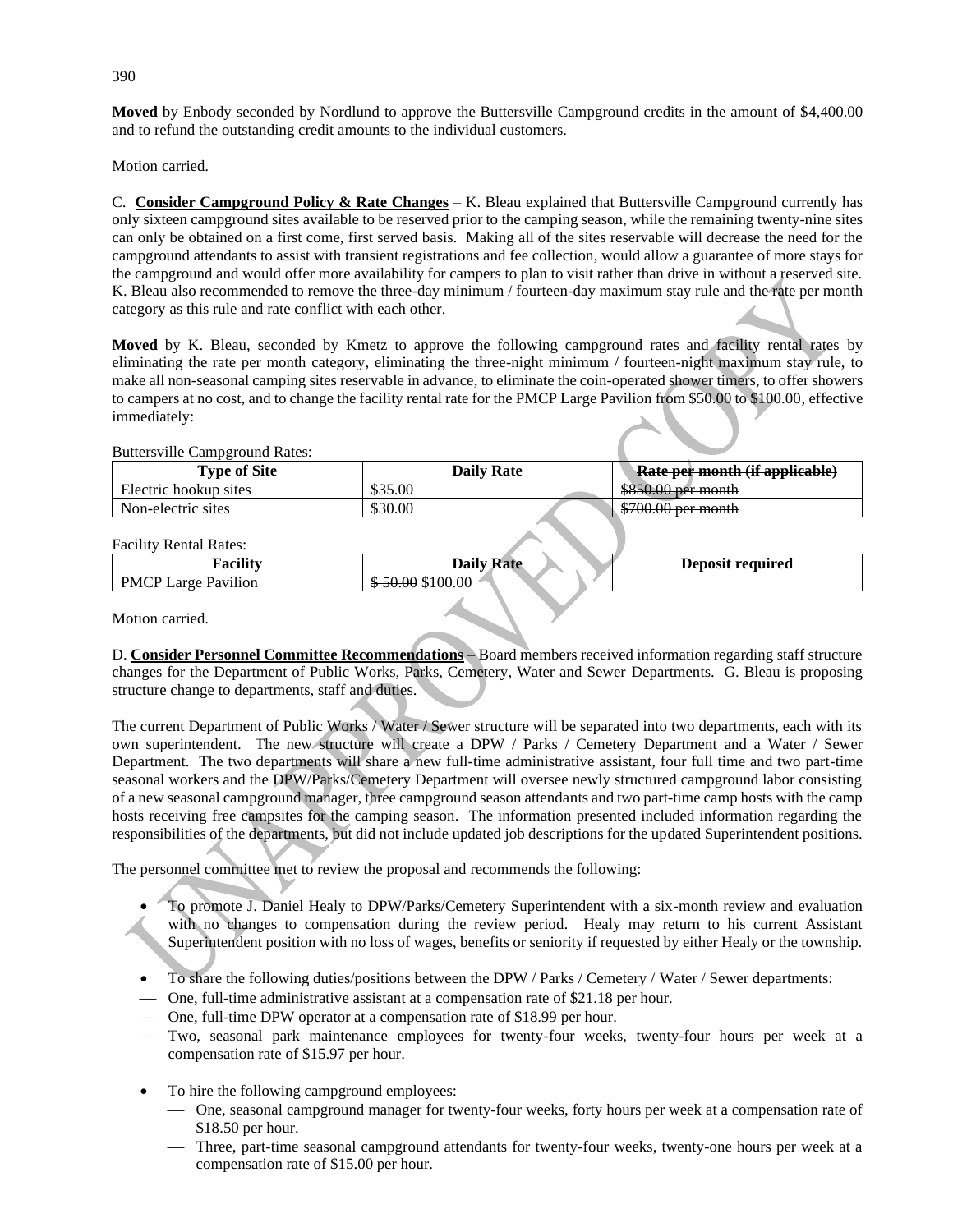⎯ Two, part-time camp hosts to be available twenty-four hours per week from May 15 to October 15 to serve in a support role to the campground manager, campground attendant(s) and township staff. A seasonal campsite will be provided as compensation. A camp host that works a regularly scheduled shift as a campground attendant in addition to the camp host duties will receive compensation at the campground attendant compensation rate of \$15.00 per hour.

Enbody expressed concerns regarding the administration of payroll for the compensation of the campsite hosts as there is no mechanism currently in place for this type of compensation and no past experience with this type of compensation.

**Moved** by Kmetz, seconded by Nordlund to approve the recommendation from the personnel committee as presented on a six-month trial basis.

Motion carried with Enbody and Soberalski opposed.

Board members reviewed a job description for the new, shared administrative assistant position.

**Moved** by K. Bleau, seconded by Enbody to approve the job description for the position of Administrative Assistant to DPW, Parks, Cemetery, Water and Sewer with the following amendments: Strike the word "confidential" from job function 1 and strike, in its entirety, job function 3 "Receives, screens and directs telephone calls, visitors and correspondence to appropriate personnel. Serves as liaison between the Township Supervisor and other employees, department heads and/or the public" as this information is included in job functions 1 and 4.

Motion carried.

E. **Consider PMCP Fund Development Memo of Understanding** – Board members reviewed the Pere Marquette Conservation Park Fund Development Memo of Understanding between the township and the Land Conservancy of West Michigan LCWM). The agreement outlines the purpose of the Development Fund, allows the township to accept funds raised by the LCWM to be deposited with the Community Foundation for Mason County, regulates that all disbursements must be for the stated purpose of the respective Fund and agrees to provide LCWM with documentation of expenditures. The township added language in the appendix to indicate that the Township's obligations under the Michigan Freedom of Information Act and other applicable laws supersede the Township's obligations under the Agreement and Appendix.

**Moved** by K. Bleau seconded by Soberalski to authorize the township supervisor to sign the Pere Marquette Conservation Park Fund Development Memo of Understanding on behalf of the township.

Motion carried.

F. **Confirm Board of Review Appointment** – Board members reviewed a letter of resignation received Kelly Smith dated 3-14-2022.

**Moved** by Soberalski, seconded by Enbody to accept the letter of resignation from Board of Review member Kelly Smith, effective immediately.

Motion carried.

**Moved** by K. Bleau, seconded by Nordlund to appoint James Hinman as a regular member of the Board of Review, effective immediately.

Motion carried.

G. **Consider Planning Commission Resignation** – Board members reviewed a letter of resignation received from Jeremy Piper dated 4-4-2022.

**Moved** by Rasmussen, seconded by Soberalski to accept the letter of resignation from Planning Commission member Jeremy Piper, with regret, effective immediately.

Motion carried.

H. **Consider Appointment of Firefighter** – Board members reviewed a memo from Fire Chief Larry Gaylord stating the department is recommending the appointment of Ryan Leet as a pay-per-call firefighter.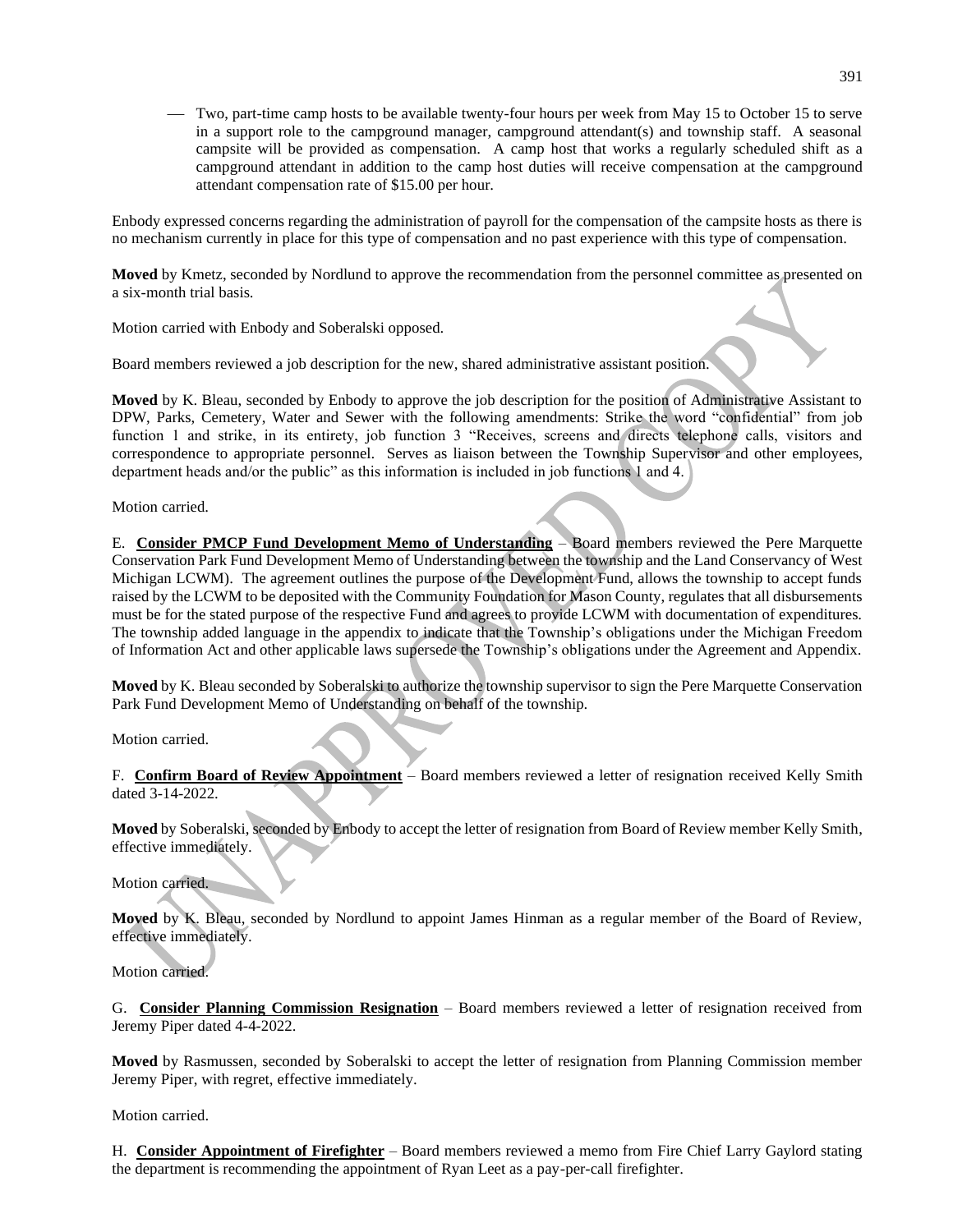**Moved** by K. Bleau, seconded by Soberalski to approve the appointment of Ryan Leet as a pay-per-call firefighter effective immediately.

Motion carried.

I. **Consider Extension of Benefits due to Leave of Absence** – G. Bleau explained he received a request for and extension of a leave of absence and the continuation of benefits. The Personnel Policy states: The township will continue coverage and its premium payments on behalf of eligible employees during the first (30) calendar days of a layoff or approved leave as describe in 10.11 Other Approved Leaves. The township board, at its sole discretion, can extend this coverage beyond 30 days.

**Moved** by Rasmussen, seconded by K. Bleau to approve a thirty-day extension of a personal leave of absence and continuation of fringe benefits, excluding wages as allowed by the Personnel Policy, effective from April 24, 2022 and ending at 11:59 p.m. on May 24, 2022.

Motion carried.

J. **Review IT Services** – Board members reviewed correspondence regarding a rate increase from IT Right. The correspondence states that if the board agrees to the proposal, that IT Right will send the formal contract language to sign. Board members agreed that the contract should come before the board for approval.

## K. **Consider Brownfield Resolution #2022-7**

# PERE MARQUETTE CHARTER TOWNSHIP RESOLUTION NO. #2022-7

# **A RESOLUTION OF INTENT TO CREATE AND PROVIDE FOR THE OPERATION OF A BROWNFIELD REDEVELOPMENT**  AUTHORITY FOR PERE MAROUETTE CHARTER TOWNSHIP PURSUANT TO AND IN ACCORDANCE WITH MICHIGAN'S **PUBLIC ACT 381 OF 1996, AS AMENDED**

WHEREAS, Pere Marquette Charter Township ("Township") is a Michigan charter township organized pursuant to The Charter Township Act (Public Act 359 of 1947; MCL §42.1 *et seq*.); and

WHEREAS, the Michigan Brownfield Redevelopment Financing Act (Public Act 381 of 1996; MCL §125.2651 *et seq*., as amended; hereinafter, the "Act") authorizes municipalities throughout the state of Michigan to create a brownfield redevelopment authority for various purposes, including (but not limited to) to promote the revitalization, redevelopment, and reuse of certain property, including tax reverted, blighted, or functionally obsolete property, to prescribe the powers and duties of brownfield redevelopment authorities, to authorize certain funds, and to authorize and permit the use of certain tax increment financing; and

WHEREAS, the Township is in possession of information and evidence and is otherwise aware that there are and/or may be environmentally distressed, functionally obsolete, tax reverted, and/or blighted property(ies) in the Township, and that the continued existence of such areas can limit, hinder, or delay redevelopment or revitalization within the Township, and that it is in the best interests of the Township and the general public to facilitate identification and treatment of environmentally distressed, functionally obsolete, tax reverted, and/or blighted property(ies) and to promote the revitalization of same within the municipal limits of the Township; and

WHEREAS, in order to further such interests, it is appropriate for the Township to create and provide for the operation of a Brownfield Redevelopment Authority ("Authority") in the Township, pursuant to and in accordance with the provisions of the Act; and

WHEREAS, Section 4 of the Act authorizes the governing body of the Township to declare by resolution adopted by a majority of its members elected and serving its intention to create and provide for the operation of an Authority; and

WHEREAS, Section 4(2) requires the Township to schedule a date and time for a public hearing on the consideration and potential adoption of a proposed resolution creating an Authority under the Act, and to publish notice of the public hearing;

392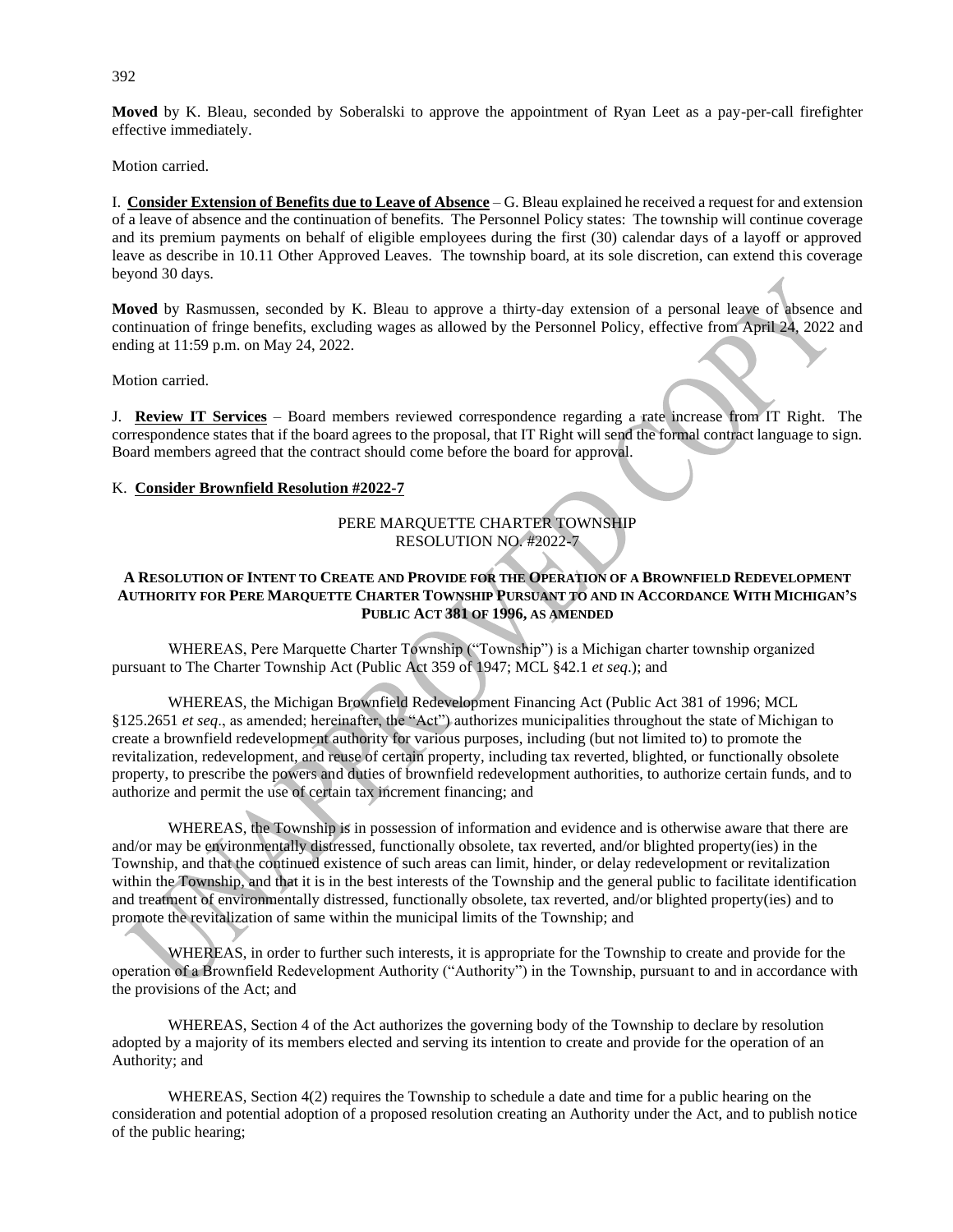### **NOW THEREFORE, BE IT RESOLVED** that:

1. The Township Board of the Township determines that it is in the best interests of the Township to promote the redevelopment of environmentally distressed, functionally obsolete, tax reverted, and/or blighted property(ies) in the Township.

2. The Township Board hereby declares its intention to create and provide for the operation of an Authority in the Township pursuant to and in accordance with the provisions of the Act.

3. A public hearing shall be held before the Township Board of the Township on May 10, 2022 at 4:00 pm at the Township Hall, 1699 S. Pere Marquette Highway, Ludington, Michigan 49431, on the adoption of a resolution creating the Authority within the Township, within the municipal limits of which the Authority shall exercise its powers.

All resolutions and parts of resolutions insofar as they conflict with the provisions of this Resolution be and the same are rescinded.

This Resolution was introduced by Board Member Soberalski and supported by Board Member Nordlund. The Resolution was adopted by the following roll call vote:

Roll call vote: Yes: Soberalski, Rasmussen, K. Bleau, G. Bleau, Enbody, Kmetz, and Nordlund. No: None. Absent: None.

The Resolution was adopted on this 12<sup>th</sup> day of April, 2022.

OTHER REPORTS: Election Commission (Enbody) – Reported the Election Commission met to appoint election inspectors for the May 3 special school election.

Personnel Committee (G. Bleau) – Information was reported under Agenda Item D.

Planning Commission (K. Bleau) – Reported that the commission approved draft language for Zoning Ordinance text amendments related to temporary signs and set a public hearing for the ordinance text amendments.

Zoning Board of Appeals (Enbody) – Meeting cancelled, no report.

Fire Department Liaison (Rasmussen) – Reported service awards were presented to Scott Kelsey for thirty-five years of service and Dan Marek for forty years of service. All firefighters were in attendance. There was a discussion regarding new helmets to be ordered. The next meeting will be on the 25<sup>th</sup> for training

LMTA Representative (Enbody) – Meeting cancelled, no report.

Western Mason County Fire District Authority (G. Bleau) – The Fire Authority held a special meeting and Kmetz was introduced as Pere Marquette Charter Township's alternate member and the authority approved a motor rebuild for a City truck.

Department reports were included in board packets.

OFFICERS REPORTS: Clerk (Enbody) –Enbody provided a list of current invoices for approval.

**Moved** by Enbody, seconded by K. Bleau to approve payment of invoices in the amount of \$236,172.83

Motion carried.

Treasurer (K. Bleau) – Reported the township continues to remain in a healthy financial position. Investment products continue to mature as scheduled and new investments opportunities have been placed in short-term investments. K. Bleau discovered billing discrepancies in the water and sewer billing rates and charges from the City of Ludington. The billing was reviewed back to 2015 and it was determined that the township has a credit of more than \$105,000.00 owed from the city for overcharges. The city and township agreed that the amount will be credited to the township over the four quarterly billing periods in 2022.

Supervisor (G. Bleau) – Reported receiving an Invasive Species Agreement from the Mason Lake Conservation District.